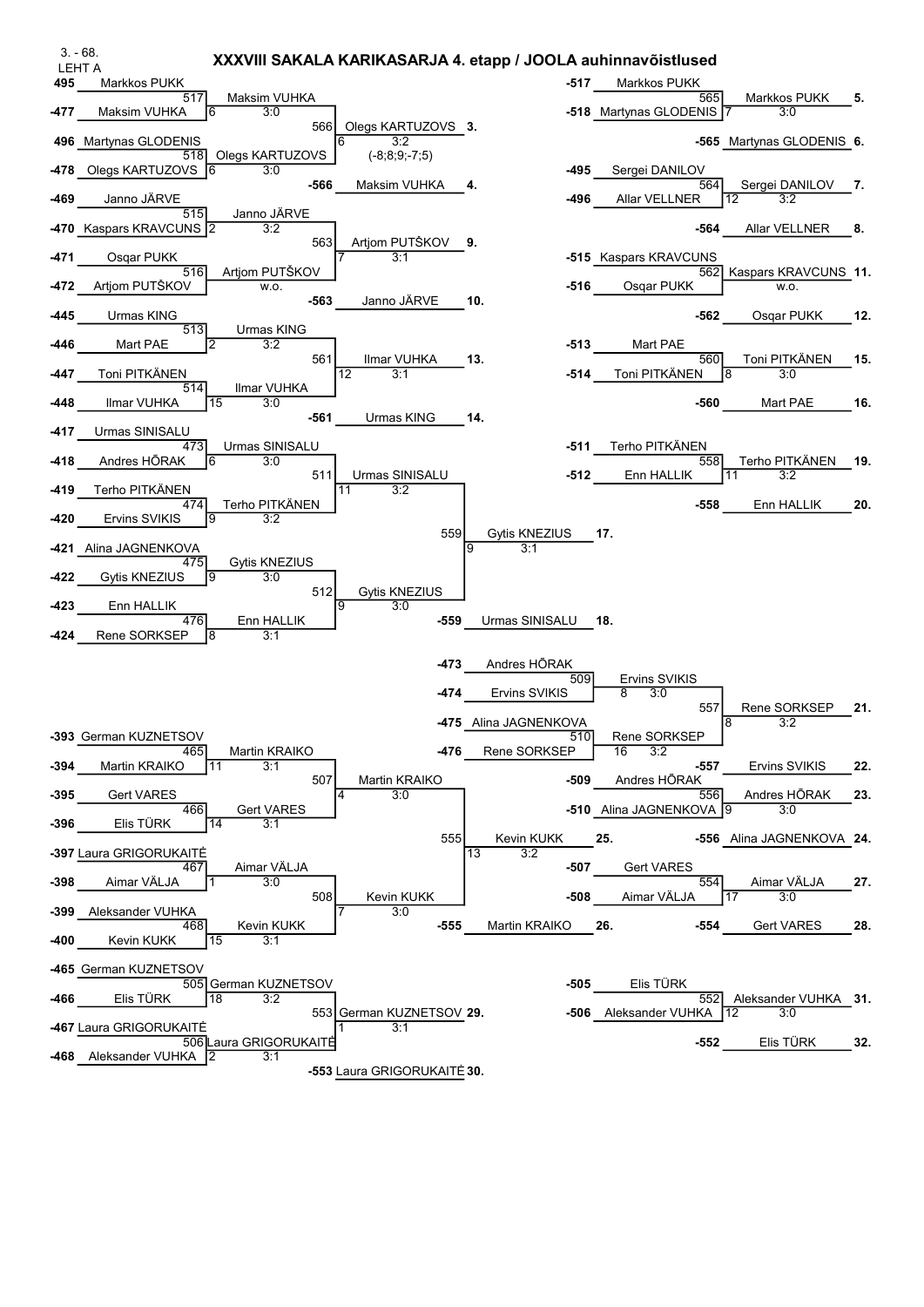

3. - 68. LEHT B -544 Kevin KUUDEBERG 48.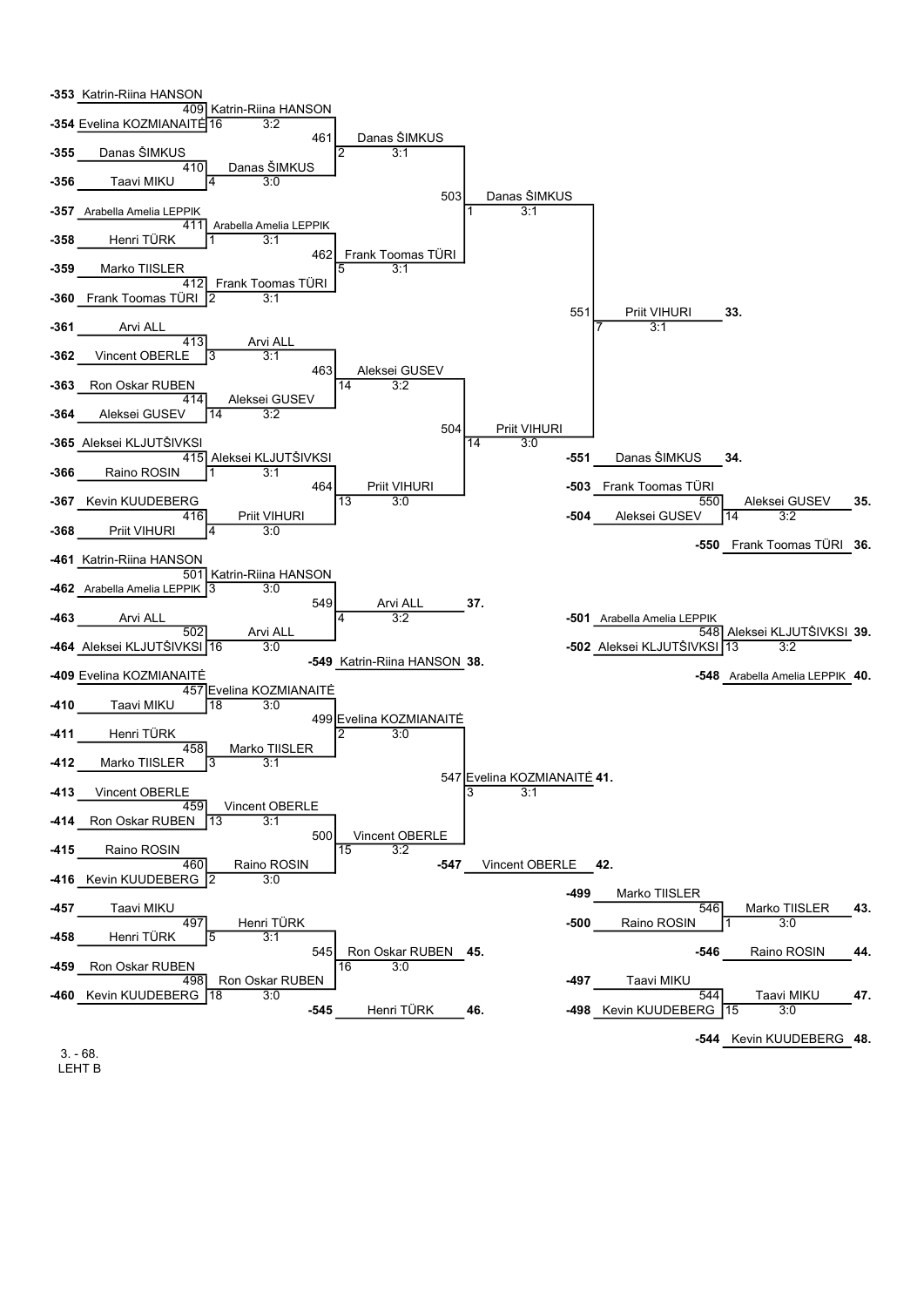